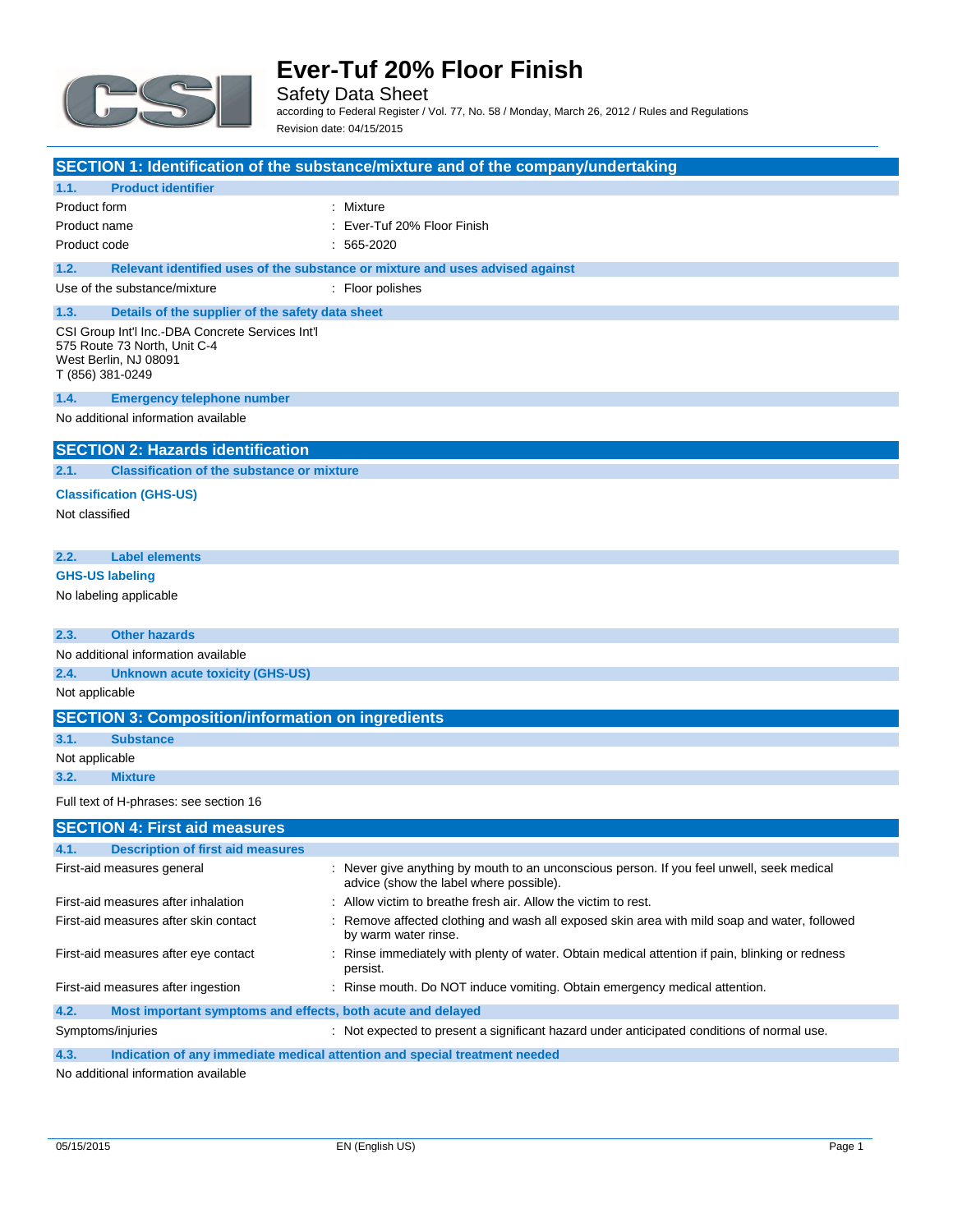Safety Data Sheet

according to Federal Register / Vol. 77, No. 58 / Monday, March 26, 2012 / Rules and Regulations

| <b>SECTION 5: Firefighting measures</b><br><b>Extinguishing media</b><br>5.1.<br>Suitable extinguishing media<br>: Foam. Dry powder. Carbon dioxide. Water spray. Sand.<br>Unsuitable extinguishing media<br>: Do not use a heavy water stream.<br>5.2.<br>Special hazards arising from the substance or mixture<br>No additional information available<br>5.3.<br><b>Advice for firefighters</b><br>Firefighting instructions<br>: Use water spray or fog for cooling exposed containers. Exercise caution when fighting any<br>chemical fire. Prevent fire-fighting water from entering environment.<br>Protection during firefighting<br>: Do not enter fire area without proper protective equipment, including respiratory protection.<br><b>SECTION 6: Accidental release measures</b> |  |  |
|----------------------------------------------------------------------------------------------------------------------------------------------------------------------------------------------------------------------------------------------------------------------------------------------------------------------------------------------------------------------------------------------------------------------------------------------------------------------------------------------------------------------------------------------------------------------------------------------------------------------------------------------------------------------------------------------------------------------------------------------------------------------------------------------|--|--|
|                                                                                                                                                                                                                                                                                                                                                                                                                                                                                                                                                                                                                                                                                                                                                                                              |  |  |
|                                                                                                                                                                                                                                                                                                                                                                                                                                                                                                                                                                                                                                                                                                                                                                                              |  |  |
|                                                                                                                                                                                                                                                                                                                                                                                                                                                                                                                                                                                                                                                                                                                                                                                              |  |  |
|                                                                                                                                                                                                                                                                                                                                                                                                                                                                                                                                                                                                                                                                                                                                                                                              |  |  |
|                                                                                                                                                                                                                                                                                                                                                                                                                                                                                                                                                                                                                                                                                                                                                                                              |  |  |
|                                                                                                                                                                                                                                                                                                                                                                                                                                                                                                                                                                                                                                                                                                                                                                                              |  |  |
|                                                                                                                                                                                                                                                                                                                                                                                                                                                                                                                                                                                                                                                                                                                                                                                              |  |  |
|                                                                                                                                                                                                                                                                                                                                                                                                                                                                                                                                                                                                                                                                                                                                                                                              |  |  |
|                                                                                                                                                                                                                                                                                                                                                                                                                                                                                                                                                                                                                                                                                                                                                                                              |  |  |
| Personal precautions, protective equipment and emergency procedures<br>6.1.                                                                                                                                                                                                                                                                                                                                                                                                                                                                                                                                                                                                                                                                                                                  |  |  |
| 6.1.1.<br>For non-emergency personnel                                                                                                                                                                                                                                                                                                                                                                                                                                                                                                                                                                                                                                                                                                                                                        |  |  |
| Emergency procedures<br>: Evacuate unnecessary personnel.                                                                                                                                                                                                                                                                                                                                                                                                                                                                                                                                                                                                                                                                                                                                    |  |  |
| 6.1.2.<br>For emergency responders                                                                                                                                                                                                                                                                                                                                                                                                                                                                                                                                                                                                                                                                                                                                                           |  |  |
| Protective equipment<br>: Equip cleanup crew with proper protection.                                                                                                                                                                                                                                                                                                                                                                                                                                                                                                                                                                                                                                                                                                                         |  |  |
| : Ventilate area.<br>Emergency procedures                                                                                                                                                                                                                                                                                                                                                                                                                                                                                                                                                                                                                                                                                                                                                    |  |  |
| <b>Environmental precautions</b><br>6.2.                                                                                                                                                                                                                                                                                                                                                                                                                                                                                                                                                                                                                                                                                                                                                     |  |  |
| Prevent entry to sewers and public waters. Notify authorities if liquid enters sewers or public waters.                                                                                                                                                                                                                                                                                                                                                                                                                                                                                                                                                                                                                                                                                      |  |  |
| 6.3.<br>Methods and material for containment and cleaning up                                                                                                                                                                                                                                                                                                                                                                                                                                                                                                                                                                                                                                                                                                                                 |  |  |
| Methods for cleaning up<br>: Soak up spills with inert solids, such as clay or diatomaceous earth as soon as possible. Collect<br>spillage. Store away from other materials.                                                                                                                                                                                                                                                                                                                                                                                                                                                                                                                                                                                                                 |  |  |
| 6.4.<br><b>Reference to other sections</b>                                                                                                                                                                                                                                                                                                                                                                                                                                                                                                                                                                                                                                                                                                                                                   |  |  |
| See Heading 8. Exposure controls and personal protection.                                                                                                                                                                                                                                                                                                                                                                                                                                                                                                                                                                                                                                                                                                                                    |  |  |
| <b>SECTION 7: Handling and storage</b>                                                                                                                                                                                                                                                                                                                                                                                                                                                                                                                                                                                                                                                                                                                                                       |  |  |
| <b>Precautions for safe handling</b><br>7.1.                                                                                                                                                                                                                                                                                                                                                                                                                                                                                                                                                                                                                                                                                                                                                 |  |  |
| Precautions for safe handling<br>: Wash hands and other exposed areas with mild soap and water before eating, drinking or<br>smoking and when leaving work. Provide good ventilation in process area to prevent formation<br>of vapor.                                                                                                                                                                                                                                                                                                                                                                                                                                                                                                                                                       |  |  |
| 7.2.<br>Conditions for safe storage, including any incompatibilities                                                                                                                                                                                                                                                                                                                                                                                                                                                                                                                                                                                                                                                                                                                         |  |  |
| : Keep only in the original container in a cool, well ventilated place away from heat, hot surfaces,<br>Storage conditions<br>sparks, open flame and other ignition sources. No smoking. Keep container closed when not in<br>use.                                                                                                                                                                                                                                                                                                                                                                                                                                                                                                                                                           |  |  |
| Incompatible products<br>Strong bases. Strong acids.                                                                                                                                                                                                                                                                                                                                                                                                                                                                                                                                                                                                                                                                                                                                         |  |  |
| Incompatible materials<br>: Sources of ignition. Direct sunlight.                                                                                                                                                                                                                                                                                                                                                                                                                                                                                                                                                                                                                                                                                                                            |  |  |
| <b>Specific end use(s)</b><br>7.3.                                                                                                                                                                                                                                                                                                                                                                                                                                                                                                                                                                                                                                                                                                                                                           |  |  |
| No additional information available                                                                                                                                                                                                                                                                                                                                                                                                                                                                                                                                                                                                                                                                                                                                                          |  |  |
| <b>SECTION 8: Exposure controls/personal protection</b>                                                                                                                                                                                                                                                                                                                                                                                                                                                                                                                                                                                                                                                                                                                                      |  |  |
| <b>Control parameters</b><br>8.1.                                                                                                                                                                                                                                                                                                                                                                                                                                                                                                                                                                                                                                                                                                                                                            |  |  |
| Ever-Tuf 20% Floor Finish                                                                                                                                                                                                                                                                                                                                                                                                                                                                                                                                                                                                                                                                                                                                                                    |  |  |
| <b>ACGIH</b><br>Not applicable                                                                                                                                                                                                                                                                                                                                                                                                                                                                                                                                                                                                                                                                                                                                                               |  |  |
| <b>OSHA</b><br>Not applicable                                                                                                                                                                                                                                                                                                                                                                                                                                                                                                                                                                                                                                                                                                                                                                |  |  |

| 8.2.<br><b>Exposure controls</b> |                                                                            |
|----------------------------------|----------------------------------------------------------------------------|
| Personal protective equipment    | : Avoid all unnecessary exposure.                                          |
| Hand protection                  | : Wear protective gloves/eye protection/face protection protective gloves. |
| Eye protection                   | : Chemical goggles or safety glasses.                                      |
| Respiratory protection           | Wear appropriate mask.                                                     |
| Other information                | : Do not eat, drink or smoke during use.                                   |
|                                  |                                                                            |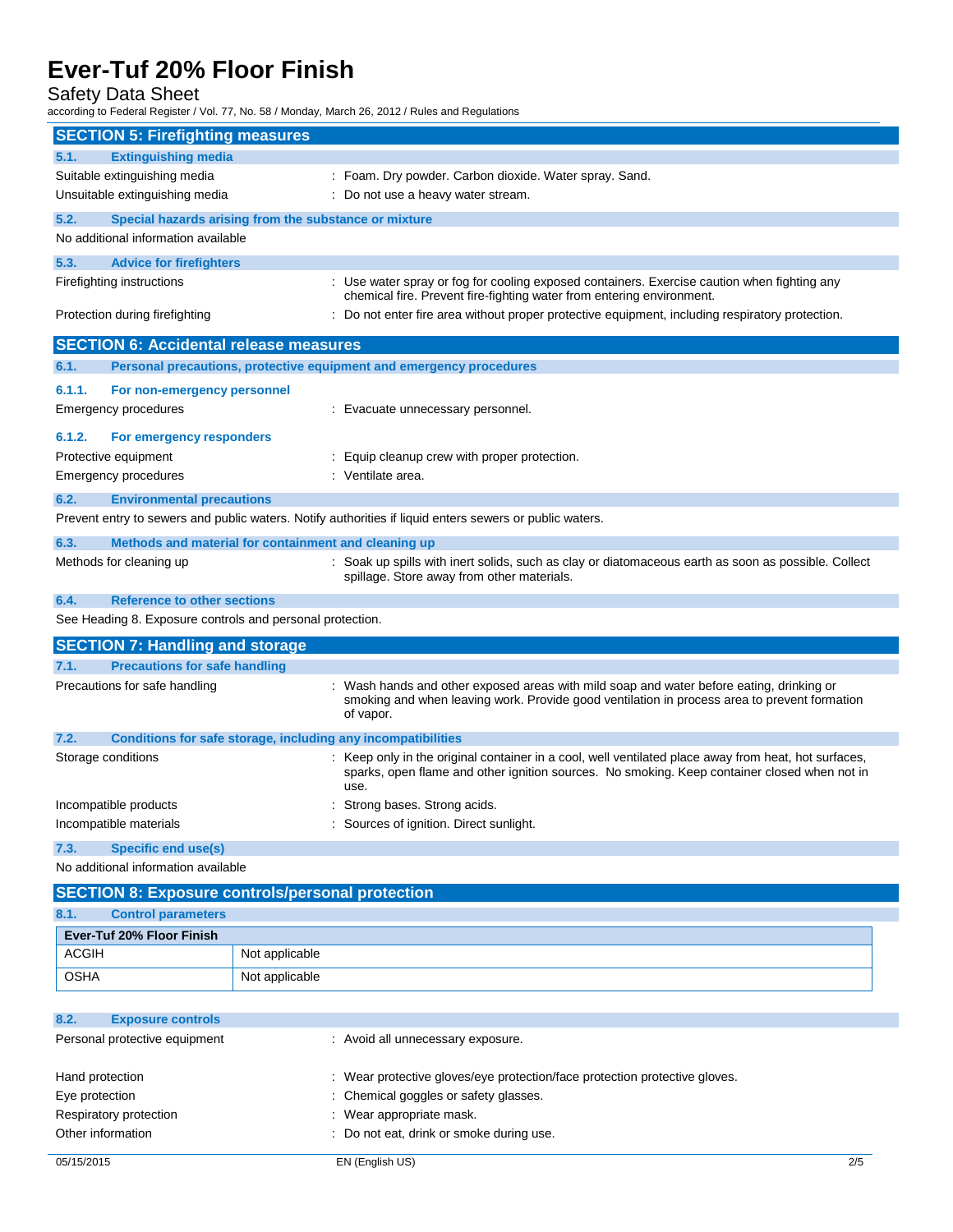Safety Data Sheet

according to Federal Register / Vol. 77, No. 58 / Monday, March 26, 2012 / Rules and Regulations

| <b>SECTION 9: Physical and chemical properties</b>                                     |                                                                                                                  |  |
|----------------------------------------------------------------------------------------|------------------------------------------------------------------------------------------------------------------|--|
| Information on basic physical and chemical properties<br>9.1.                          |                                                                                                                  |  |
| Physical state                                                                         | : Liquid                                                                                                         |  |
| Color                                                                                  | $:$ milky                                                                                                        |  |
| Odor                                                                                   | : Acrylic                                                                                                        |  |
| Odor threshold                                                                         | : No data available                                                                                              |  |
| pH                                                                                     | $\therefore$ 8.5                                                                                                 |  |
| Melting point                                                                          | : No data available                                                                                              |  |
| Freezing point                                                                         | No data available                                                                                                |  |
| Boiling point                                                                          | 212 - 220 °F                                                                                                     |  |
| Flash point                                                                            | : $\geq 200$ °F                                                                                                  |  |
| Relative evaporation rate (butyl acetate=1)                                            | : No data available                                                                                              |  |
| Flammability (solid, gas)                                                              | No data available                                                                                                |  |
| <b>Explosion limits</b>                                                                | No data available                                                                                                |  |
| <b>Explosive properties</b>                                                            | No data available                                                                                                |  |
| Oxidizing properties                                                                   | No data available                                                                                                |  |
| Vapor pressure                                                                         | No data available                                                                                                |  |
| Relative density                                                                       | 1.03                                                                                                             |  |
| Relative vapor density at 20 °C                                                        | Same as water                                                                                                    |  |
| Solubility                                                                             | Insoluble in water.<br>Water: Solubility in water of component(s) of the mixture :<br>• 0.1 g/100ml • > 1000 g/l |  |
| Log Pow                                                                                | No data available                                                                                                |  |
| Log Kow                                                                                | No data available                                                                                                |  |
| Auto-ignition temperature                                                              | No data available                                                                                                |  |
| Decomposition temperature                                                              | No data available                                                                                                |  |
| Viscosity                                                                              | No data available                                                                                                |  |
| Viscosity, kinematic                                                                   | No data available                                                                                                |  |
| Viscosity, dynamic                                                                     | : No data available                                                                                              |  |
| <b>Other information</b><br>9.2.                                                       |                                                                                                                  |  |
| No additional information available                                                    |                                                                                                                  |  |
| <b>SECTION 10: Stability and reactivity</b>                                            |                                                                                                                  |  |
| <b>Reactivity</b><br>10.1.                                                             |                                                                                                                  |  |
| No additional information available                                                    |                                                                                                                  |  |
| 10.2.<br><b>Chemical stability</b><br>Stable under normal conditions. Not established. |                                                                                                                  |  |
| 10.3.<br><b>Possibility of hazardous reactions</b>                                     |                                                                                                                  |  |
| Not established.                                                                       |                                                                                                                  |  |
| 10.4.<br><b>Conditions to avoid</b>                                                    |                                                                                                                  |  |
| Direct sunlight. Extremely high or low temperatures.                                   |                                                                                                                  |  |
| 10.5.<br><b>Incompatible materials</b>                                                 |                                                                                                                  |  |
| Strong acids. Strong bases.                                                            |                                                                                                                  |  |
| 10.6.<br><b>Hazardous decomposition products</b>                                       |                                                                                                                  |  |
| Fume. Carbon monoxide. Carbon dioxide.                                                 |                                                                                                                  |  |
| <b>SECTION 11: Toxicological information</b>                                           |                                                                                                                  |  |
| Information on toxicological effects<br>11.1.                                          |                                                                                                                  |  |
|                                                                                        |                                                                                                                  |  |
| Acute toxicity                                                                         | : Not classified                                                                                                 |  |

pH: 8.5

Skin corrosion/irritation : Not classified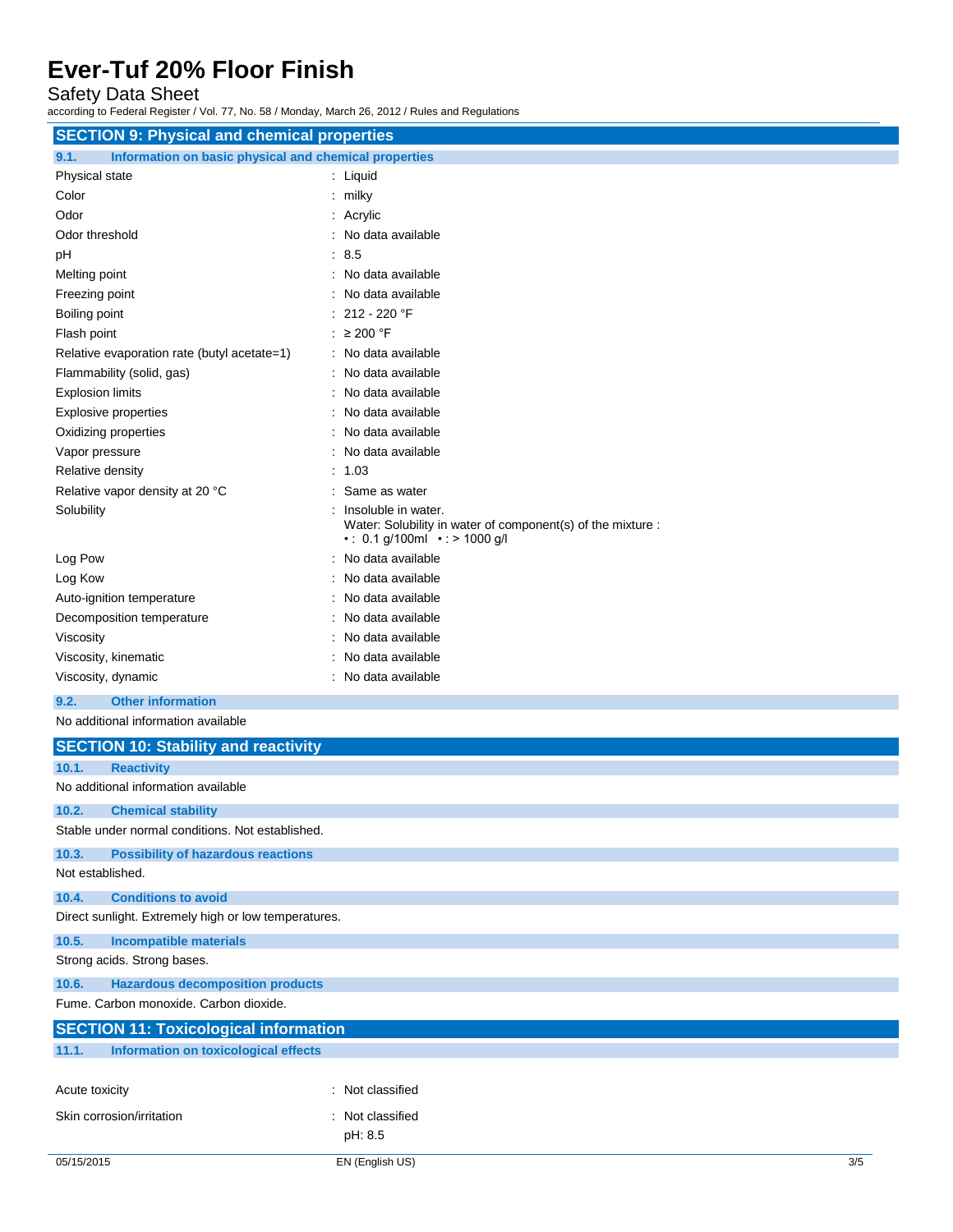Safety Data Sheet

according to Federal Register / Vol. 77, No. 58 / Monday, March 26, 2012 / Rules and Regulations

| Serious eye damage/irritation                                             | : Not classified<br>pH: 8.5                                         |
|---------------------------------------------------------------------------|---------------------------------------------------------------------|
| Respiratory or skin sensitization<br>Germ cell mutagenicity               | : Not classified<br>: Not classified                                |
| Carcinogenicity                                                           | : Not classified                                                    |
| Reproductive toxicity<br>Specific target organ toxicity (single exposure) | : Not classified<br>: Not classified                                |
| Specific target organ toxicity (repeated<br>exposure)                     | : Not classified                                                    |
| Aspiration hazard                                                         | : Not classified                                                    |
| Potential Adverse human health effects and<br>symptoms                    | : Based on available data, the classification criteria are not met. |

| <b>SECTION 12: Ecological information</b>     |                                                                           |
|-----------------------------------------------|---------------------------------------------------------------------------|
| 12.1.<br><b>Toxicity</b>                      |                                                                           |
| No additional information available           |                                                                           |
| 12.2.<br><b>Persistence and degradability</b> |                                                                           |
| Ever-Tuf 20% Floor Finish                     |                                                                           |
| Persistence and degradability                 | Not established.                                                          |
| <b>Bioaccumulative potential</b><br>12.3.     |                                                                           |
| Ever-Tuf 20% Floor Finish                     |                                                                           |
| Bioaccumulative potential                     | Not established.                                                          |
| <b>Mobility in soil</b><br>12.4.              |                                                                           |
| No additional information available           |                                                                           |
| 12.5.<br><b>Other adverse effects</b>         |                                                                           |
| Effect on the global warming                  | : No known ecological damage caused by this product.                      |
| Other information                             | : Avoid release to the environment.                                       |
| <b>SECTION 13: Disposal considerations</b>    |                                                                           |
| <b>Waste treatment methods</b><br>13.1.       |                                                                           |
| Waste disposal recommendations                | : Dispose in a safe manner in accordance with local/national regulations. |
| Ecology - waste materials                     | : Avoid release to the environment.                                       |

**SECTION 14: Transport information**

### **Department of Transportation (DOT)** In accordance with DOT Not regulated for transport **Additional information** Other information **COLOGY CONTERNATION** : No supplementary information available.

#### **ADR**

No additional information available

**Transport by sea** No additional information available

**Air transport** No additional information available

### **SECTION 15: Regulatory information 15.1. US Federal regulations** No additional information available